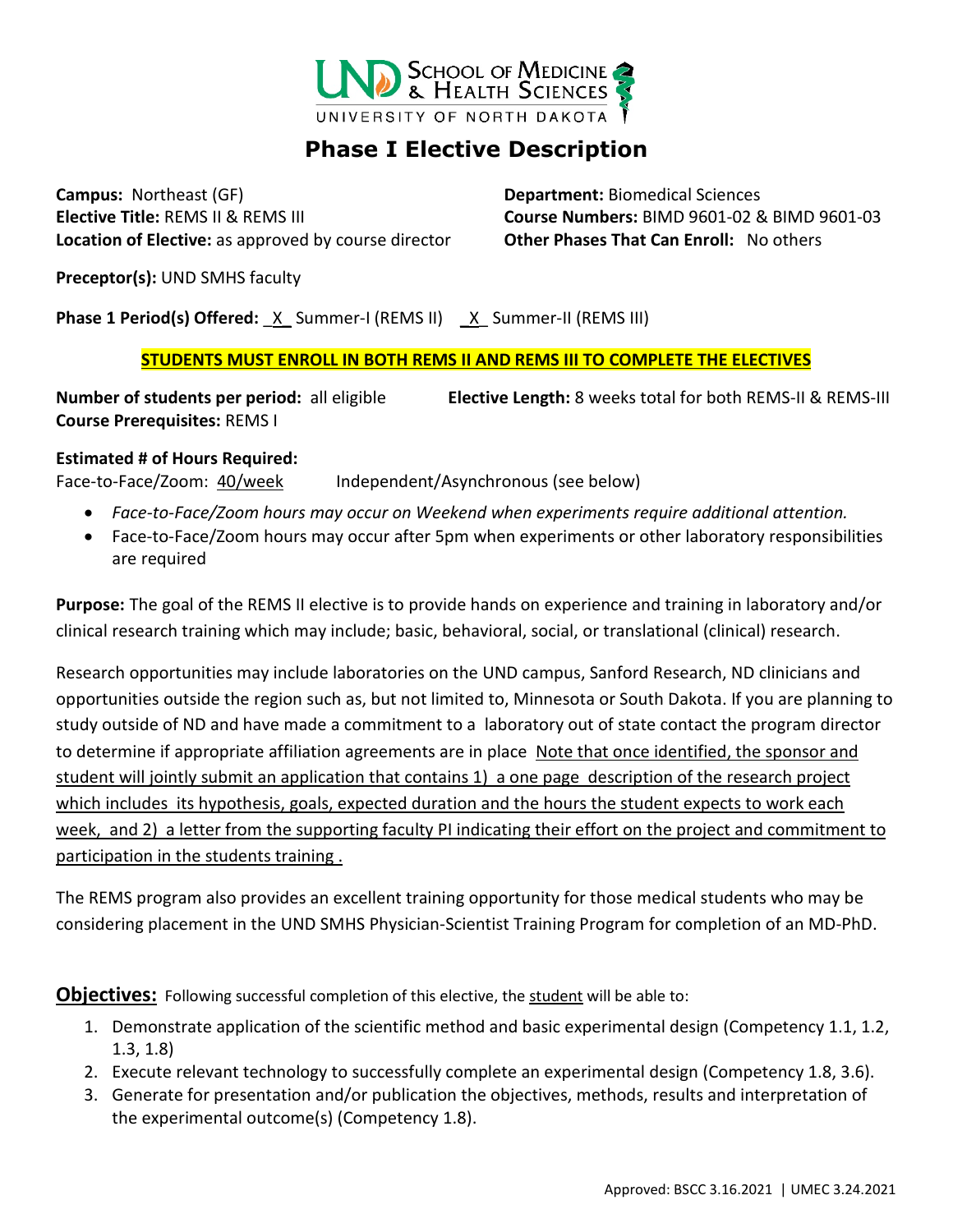**Instructional Activities:** During this elective, the student will be involved in/experience:

- 1. Attending all seminars presented by faculty when possible. If not possible please provide an excused absence from the mentor.
- 2. Complete the campus wide use of animals in research training, the required and relevant biological safety training not already completed in REMS-I (i.e., radioactive materials etc.).
- 3. Attend all laboratory meetings convened by the host mentor.
- 4. Dedicate a minimum of 40 hours per week to the laboratory or clinical research objective.
- 5. Students may choose to prepare a poster presentation for the forthcoming Frank Low Day research symposium.

## **Grading for this elective is Satisfactory/Unsatisfactory.**

**Criteria for Grading**: During and following this elective, the course director will:

1. Utilize the standardized UNDSMHS phase I research elective evaluation form with consideration of feedback from the student's research director (objectives 1-3).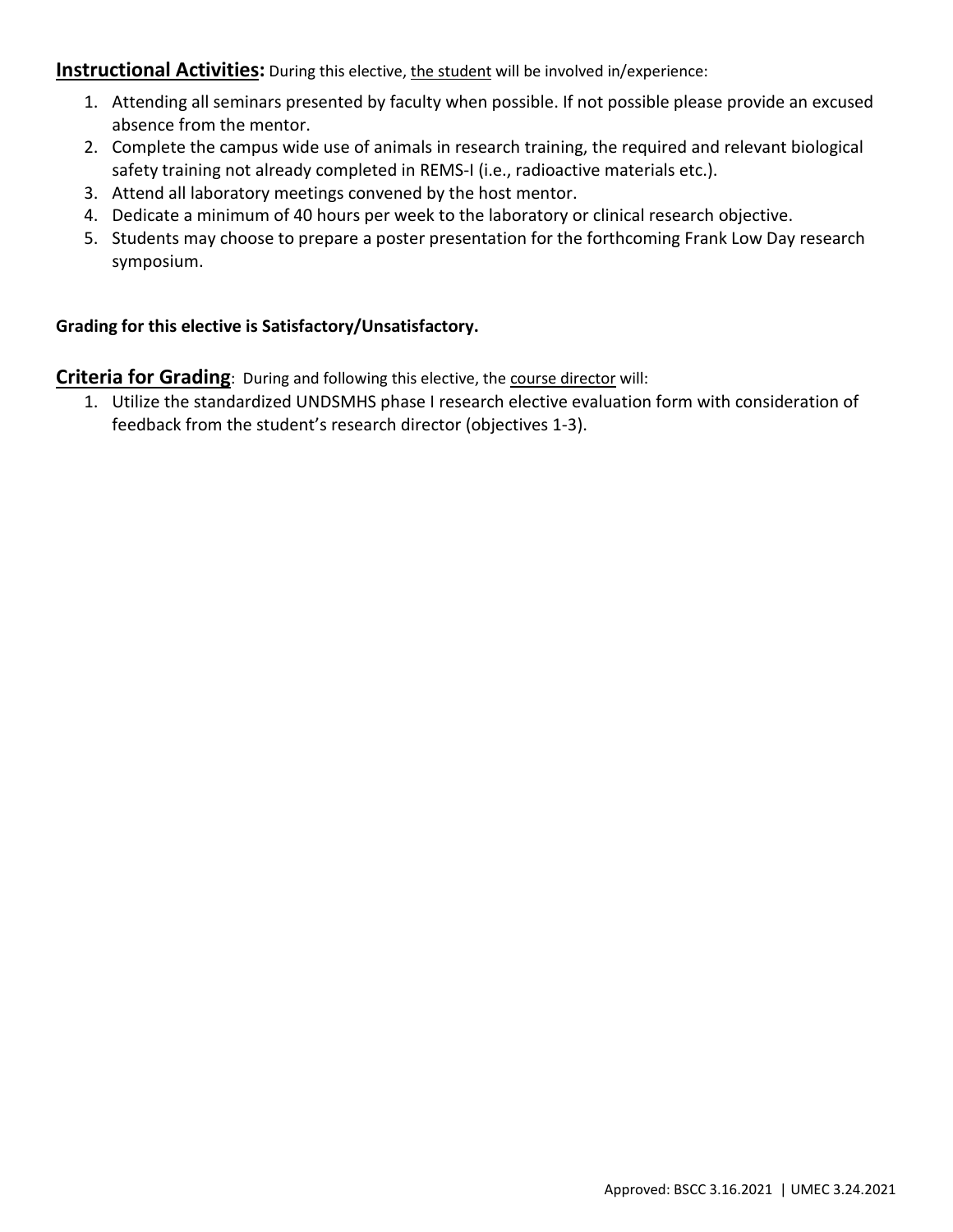## **All students must provide the REMS application below to the REMS Director 10-days before the start of the elective period.**

## **REMS APPLICATION for the UNIVERSITY OF NORTH DAKOTA**

## **SCHOOL OF MEDICINE AND HEALTH SCIENCES**

### **Personal Information**

| Name (Last, First, Middle)                                         |
|--------------------------------------------------------------------|
| <b>Email</b>                                                       |
| <b>MSI</b><br><b>MSII</b><br>Incoming class                        |
| Have you participated in the REMS II program before?<br>Yes <br>No |
| Did you participate in REMS-I? Yes<br>No <sub>1</sub>              |
| Have you any prior research experience?<br>Yes<br><b>No</b>        |

## **Research/Training Environment**

| <b>Name of REMS Research Advisor:</b>                        |
|--------------------------------------------------------------|
| Title:                                                       |
| Email:                                                       |
| Telephone:                                                   |
| College/University/Hospital:                                 |
|                                                              |
| Department:                                                  |
|                                                              |
| Mailing Address of Host Research Laboratory (if off campus): |
|                                                              |
|                                                              |
| <b>Title of Research Project</b>                             |
|                                                              |
|                                                              |
| <b>Description of Proposed Study</b>                         |